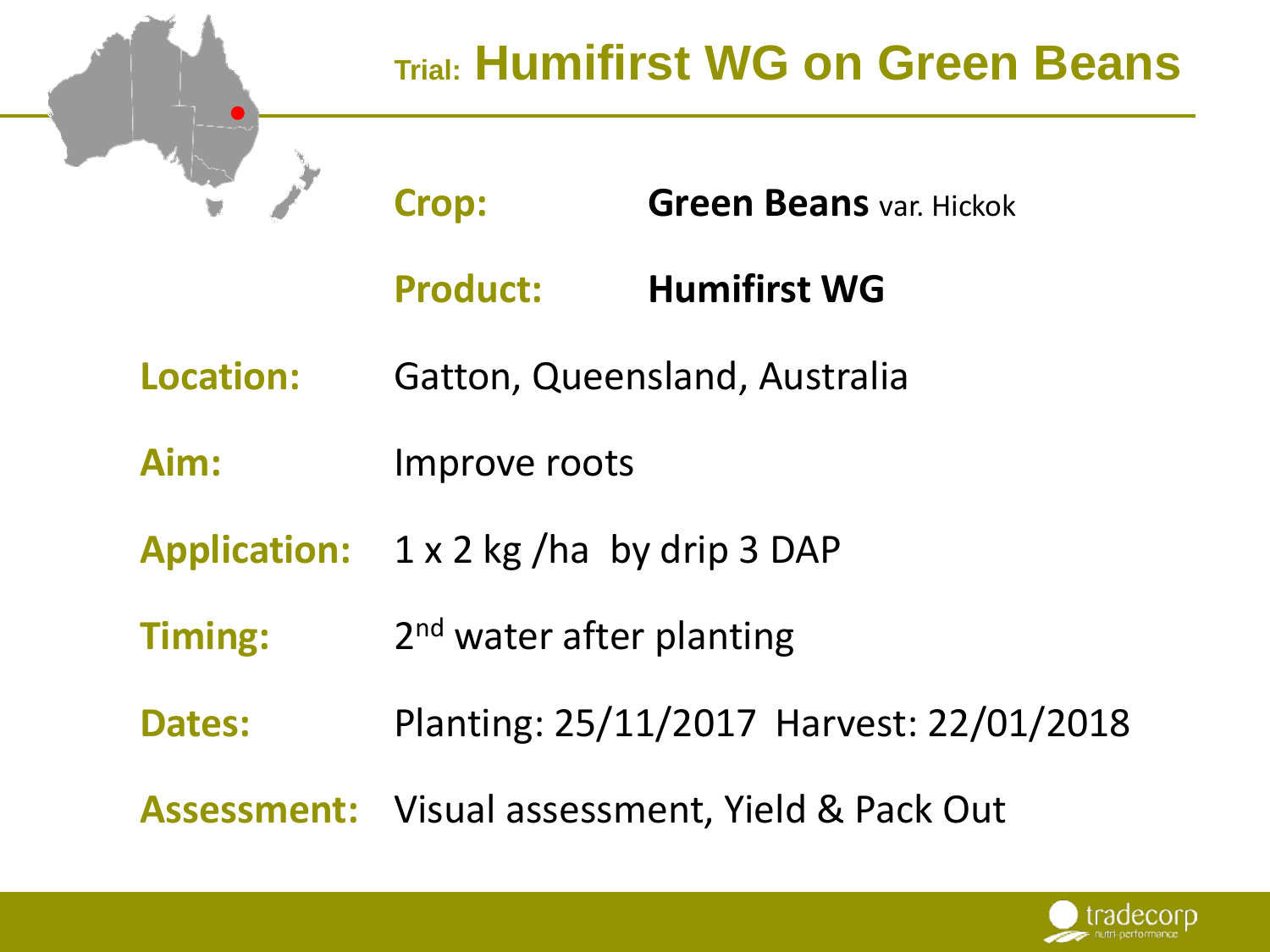# **Design**



| <b>Product</b> | Application   Application  <br>Rate | Method | <b>Application Timing</b> |
|----------------|-------------------------------------|--------|---------------------------|
| Humifirst WG   | $2$ kg/ha                           | Drip   | 3 days after planting     |

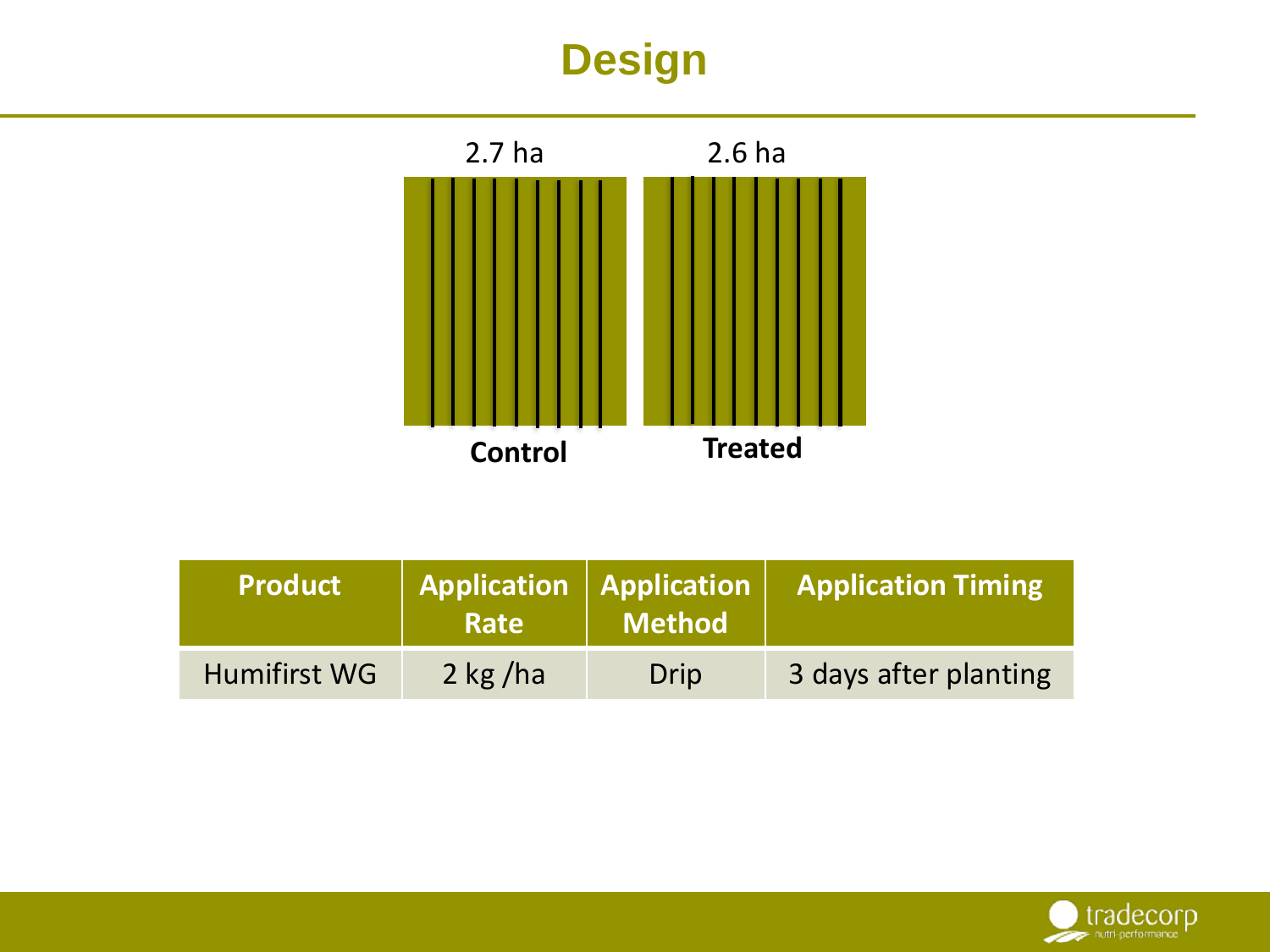#### **Results – Visual Root Assessment**





#### **Control**

#### **Humifirst WG:**

- **Increased Initiation & Branching**
- **Increased Fine Roots & Total Root** Biomass

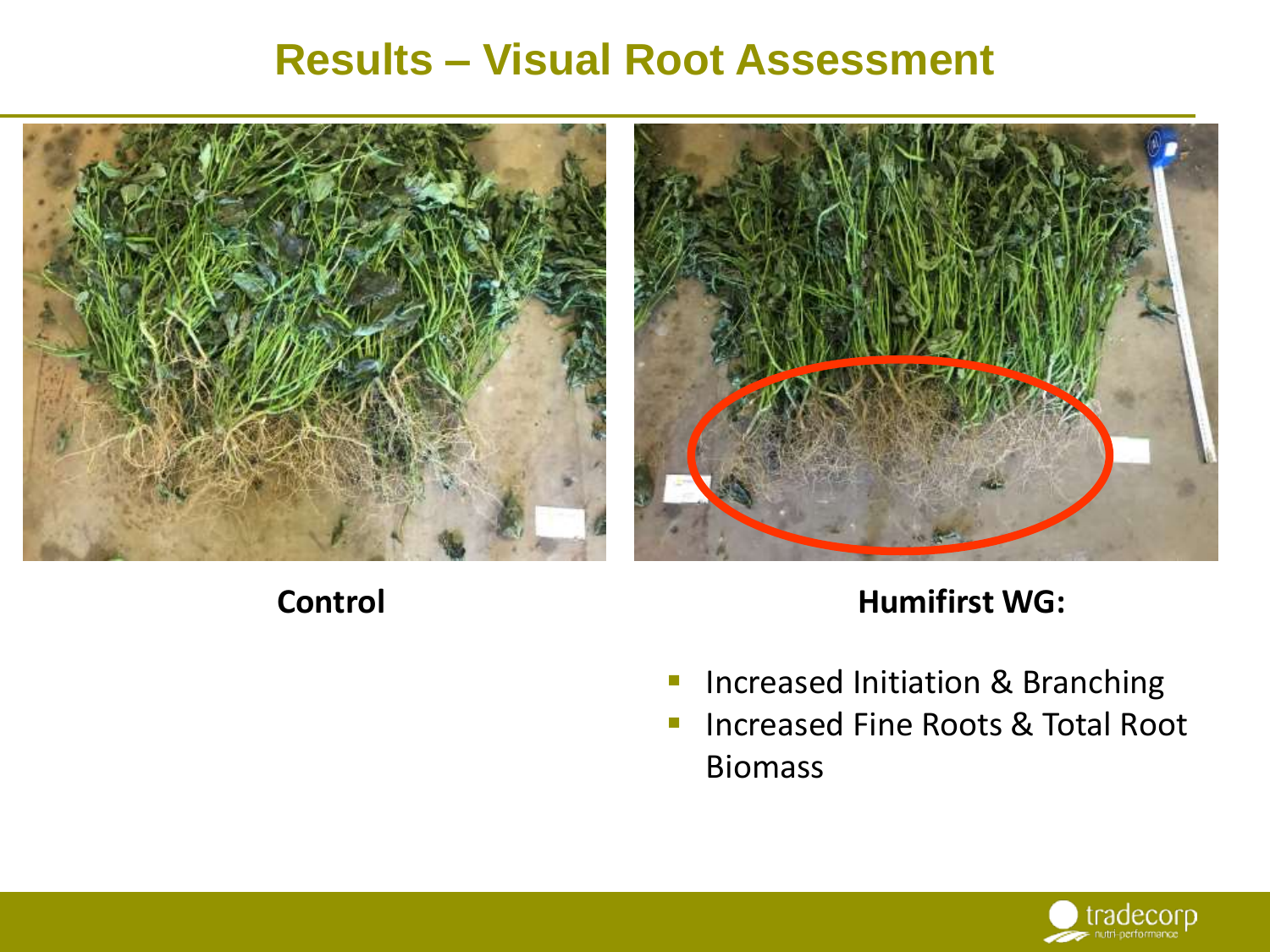### **Results: Root Length**



- Humifirst WG increased root length by +19%
- Sig. P<0.001

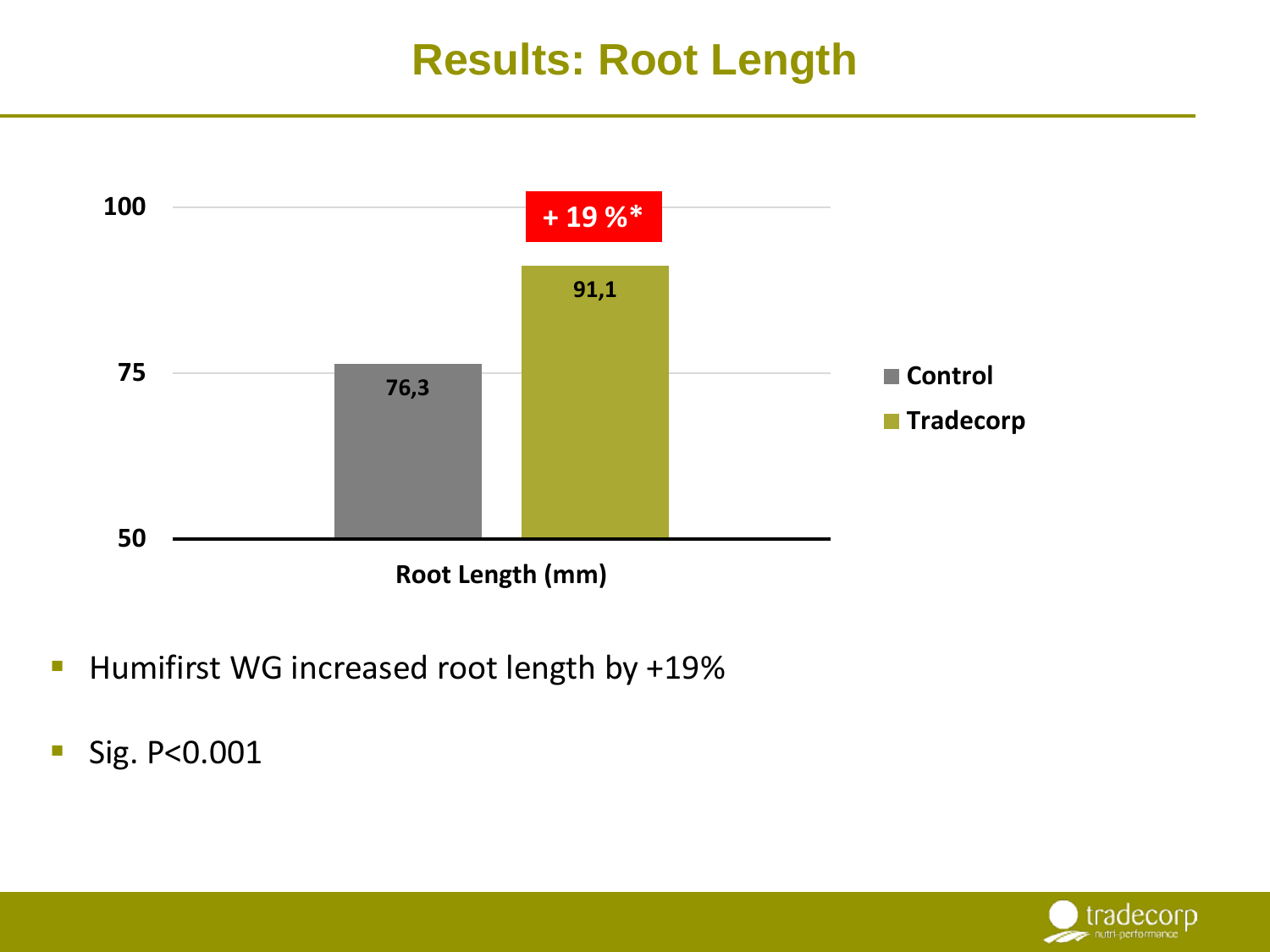## **Results – Visual Mid Summer Midday Wilt**



- Humifirst WG clearly helps plants resist mid-day wilt due to enhanced rooting and therefore water absorption capability
- Humifirst WG treatment did not show signs of wilt until 3 hours after the Control

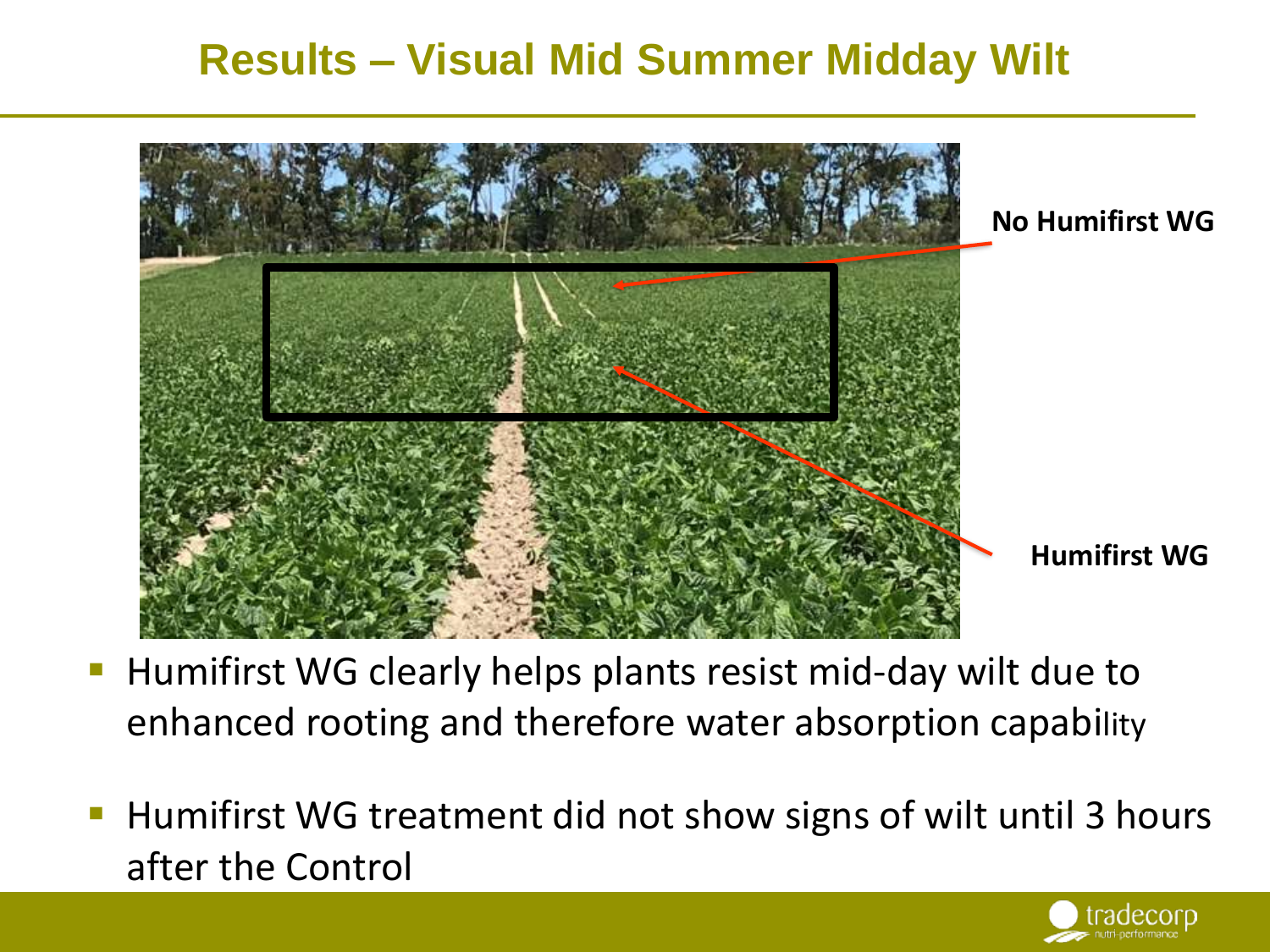### **Results: Total Weight & Packout**



- Humifirst WG increased Brute Yield +19% and Pack Out by +120%
- The vastly improved Pack Out was due to more even shape and size of beans in Humifirst treatment due to less stress deformations from heat and water stress
- Humifirst WG has less uneven, curled and twisted beans